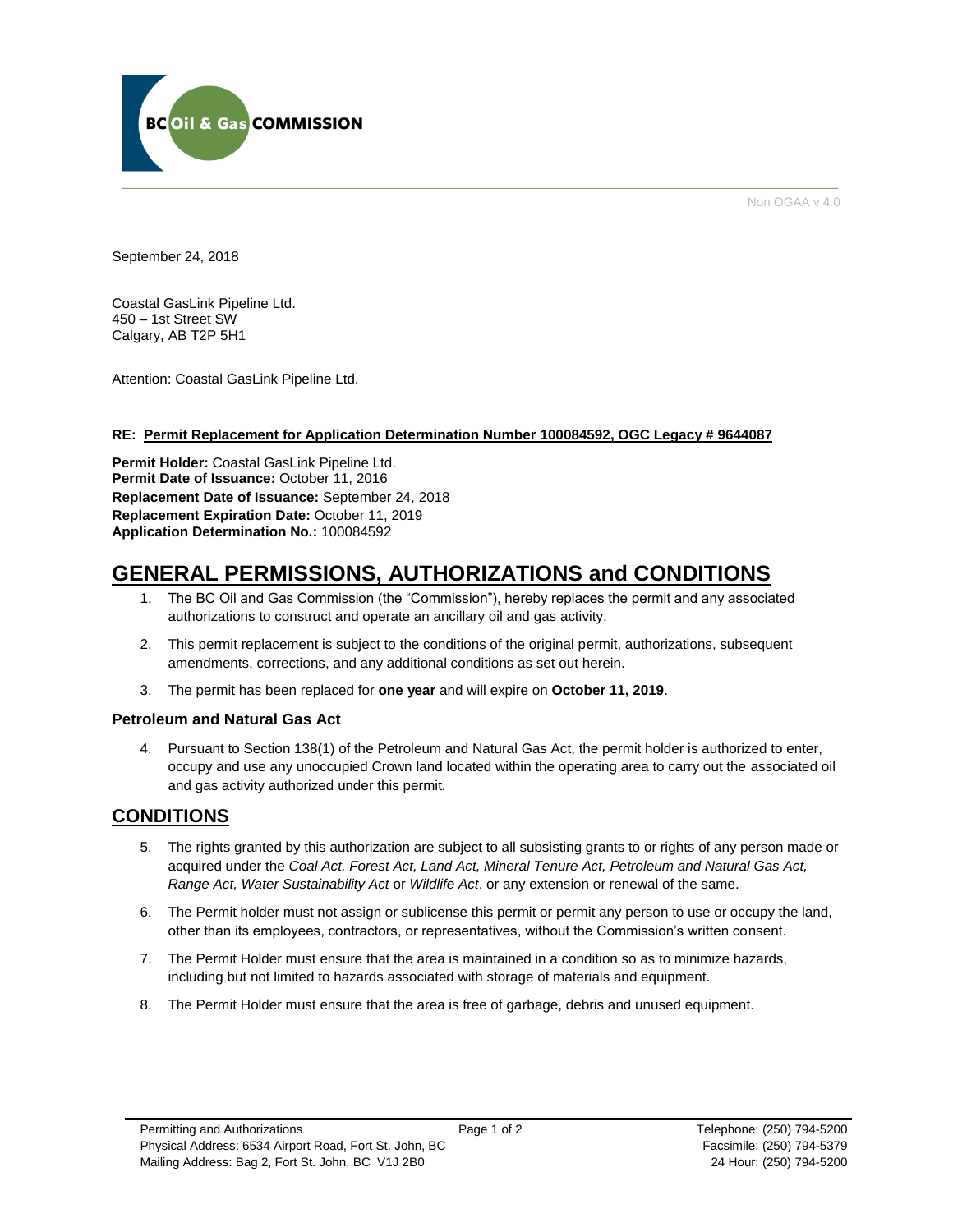Permit Holder: Coastal GasLink Pipeline Ltd. Application Submission Date: September 7, 2018

Application Determination number: 100084592 Date Issued: September 24, 2018

\_\_\_\_\_\_\_\_\_\_\_\_\_\_\_\_\_\_\_\_\_\_\_\_\_\_\_\_\_\_\_\_\_\_\_\_\_\_

Jacqueline Bourke Authorized Signatory Commission Delegated Decision Maker

pc: Land Agent – Roy Northern Land Service Ltd. OGC, Compliance and enforcement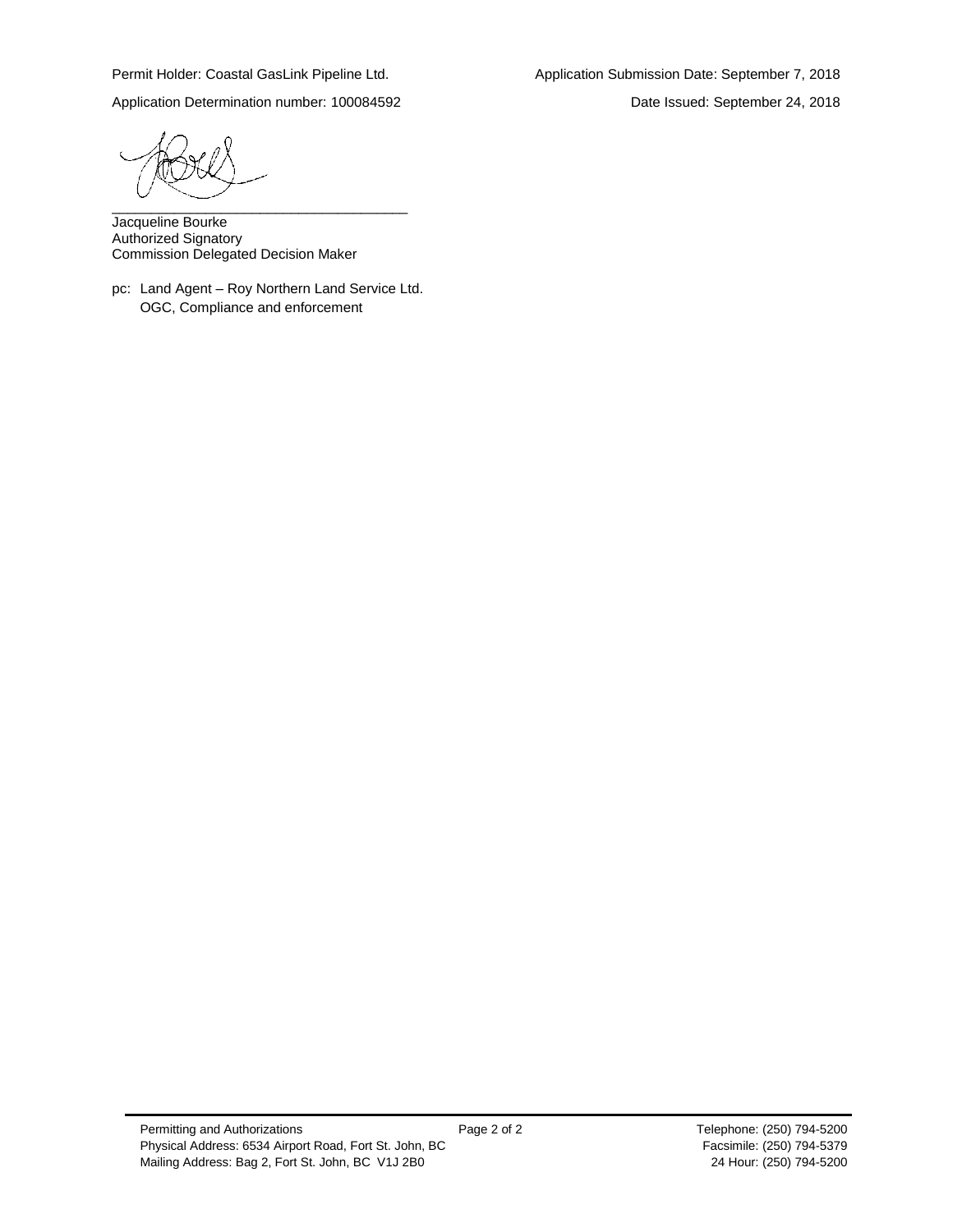

Non OGAA v 2.0

October 11, 2016

2.

Coastal GasLink Pipeline Ltd. 450 – 1<sup>st</sup> Street SW Calgary, Alberta T2P 5H1

Attention: Katherine Sheriff

**RE: Determination of Commission Number: 9644087**

**Permit Holder: Coastal GasLink Pipeline Ltd. Date of Issuance: October 11, 2016 Effective Date: October 11, 2016 Application Submitted Date: December 17, 2016 Commission Number: 9644087 Approved Disturbance Footprint: 3.61 ha**

# **GENERAL PERMISSIONS, AUTHORIZATIONS and CONDITIONS**

## **Petroleum and Natural Gas Act**

1. The BC Oil and Gas Commission (the "Commission") pursuant to section 138 of the *Petroleum and Natural Gas Act* hereby authorizes the Permit Holder referenced above to construct and operate a related activity(s) as set out in the applicable Permitted Activities, Authorized Activities, and Activity Details tables below for the purposes of carrying out oil and gas activities as defined in the *Oil and Gas Activities Act* (OGAA); subject to the conditions set out herein.

## **PERMITTED ACTIVITIES**

**Associated Oil & Gas Activity No.:** 9644087 **Type:** Storage Area

- 3. The permissions and authorizations granted under this permit are limited to the area described in construction plan Document No: CGE4703-MSI-G-MP-375, revision 0, dated December 17, 2015 (the "construction plan") by Midwest Surveys Land Surveying Ltd. as submitted to the Commission in the permit application dated February 17, 2016 (hereinafter referenced as the "operating area").
- 4. The Commission, pursuant to section 138(1) of the *Petroleum and Natural Gas Act,* hereby permits the occupation and use of any Crown land located within the activity area.
	- a) The permission to occupy and use Crown land expires two years from the date of issuance, unless the Commission has received notice of construction start, or this permit is otherwise extended, suspended, cancelled, surrendered or declared spent.
	- b) The permission to occupy and use Crown land does not entitle the Permit Holder to exclusive possession of the activity area.
	- c) The total disturbance within the activity area must not exceed the total approved disturbance footprint as referenced above.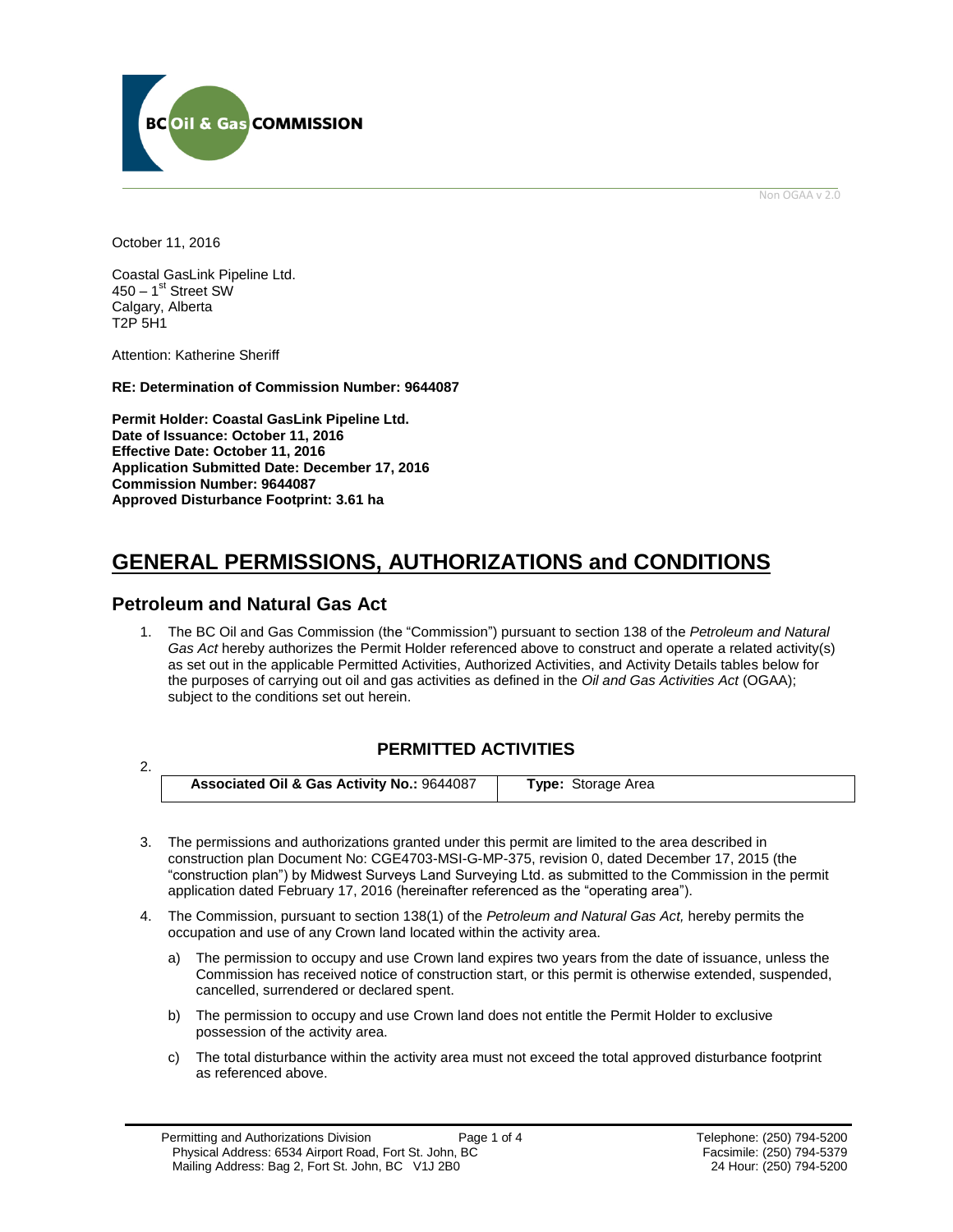Commission Number: 9644087 Date Issued: October 11, 2016

Non-OGAA v1.0

# **Forest Act**

5. The Commission, pursuant to section 47.4 of the *Forest Act*, hereby authorizes the removal of Crown timber from the activity area under the cutting permits associated with the Master Licence(s) as follows:

<span id="page-3-0"></span>**[Master Licence to Cut No.:](https://ams-sso.bcogc.ca/cas/login?service=https%3A%2F%2Fams-epm.bcogc.ca%2Fepermit%2Fpostlogin.jsf%3Bjsessionid%3D19E1A7843F5DE299B3864FCA25C67838)** M02340

**[Cutting Permit No.:](https://ams-crd.bcogc.ca/crd/#/dashboard)** 26

**[Timber Mark No.:](https://ams-crd.bcogc.ca/crd/)** MTB 792

**[Total New Cut:](#page-3-0)** 3.61 ha

**[Forest District](https://ams-crd.bcogc.ca/crd/)**: *Peace Natural Resource District*

**[Region:](#page-3-1)** *Interior* 

<span id="page-3-1"></span>6. The Cutting Permit(s) is deemed spent upon the submission of the post-construction plan or upon either the cancellation or expiry of the activities authorized by this permit.

# **CONDITIONS**

### **Notification**

- 7. A notice of construction start must be submitted prior to the commencement of activities under this permit 48 hours before or as per the relevant legislation if longer than 48 hours. Notification must be sent via eSubmission.
- 8. Within 60 days of the completion of construction activities under this permit, the Permit Holder must submit to the Commission a post-construction plan as a shapefile and PDF plan accurately identifying the location of the total area actually disturbed under this permit. The shapefile and plan must be submitted via eSubmission.
- 9. The permit holder must notify the Saulteau First Nations Lands Department office two (2) working days prior to commencement. Notification will be sent to Fernie Garbitt at fgarbitt@saulteau.com.

#### **General**

- 10. The rights granted by this Permit in relation to unoccupied Crown land are subject to all subsisting grants to or rights of any person made or acquired under the *Coal Act, Forest Act, Land Act, Mineral Tenure Act, Petroleum and Natural Gas Act, Range Act*, *Water Sustainability Act* or *Wildlife Act*, or any extension or renewal of the same.
- 11. The Permit Holder must not assign, sublicence or permit any person to use or occupy the land, other than its employees, contractors, or representatives, without the Commission's written consent.
- 12. The Permit Holder must ensure that the activity area is maintained in a condition so as to minimize hazards, including but not limited to hazards associated with storage of materials and equipment.
- 13. The Permit Holder must ensure that the activity area is free of garbage, debris and unused equipment.

### **Environmental**

- 14. The permit holder must make reasonable efforts to prevent establishment of invasive plants on the activity area resulting from the carrying out of activities authorized under this approval.
- 15. Following completion of the construction activities authorized under this authorization the permit holder must, as soon as practicable,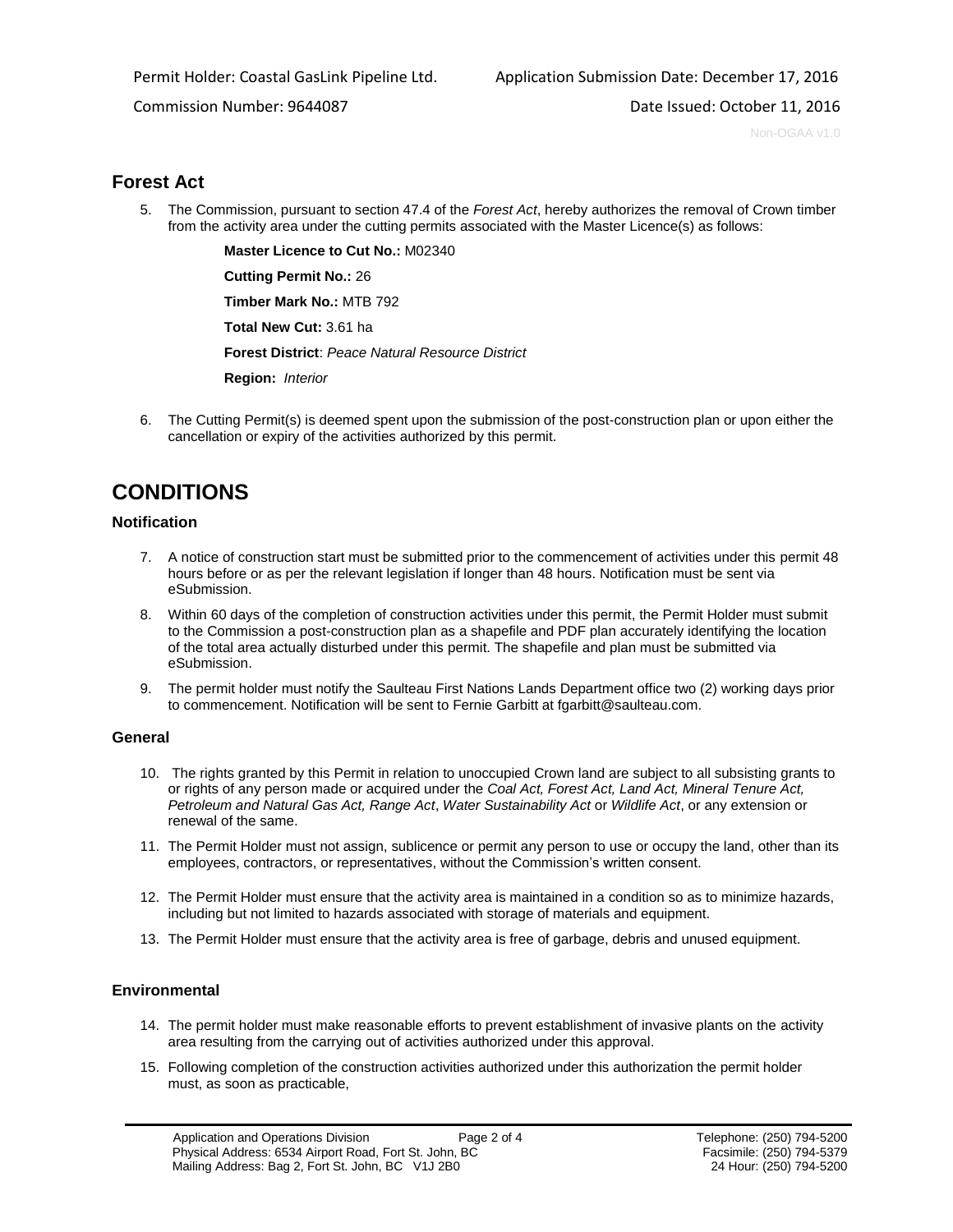#### Commission Number: 9644087 Date Issued: October 11, 2016

Non-OGAA v1.0

- a) decompact any soils compacted by the activity;
- b) if natural surface drainage pattern was altered by the carrying out of the activity, the permit holder must restore, to the extent practicable, to the drainage pattern and its condition before the alteration; and
- c) ensure re-vegetation of any exposed soil on the operating area including, where necessary, using seed or vegetative propagules of an ecologically suitable species that
	- i. promote the restoration of the wildlife habitat that existed on the operating area before the oil and gas activity was begun, and
	- ii. stabilize the soil if it is highly susceptible to erosion.
- 16. Following completion of the activities permitted under this permit, any surface soils removed from the operating area must be redistributed so that the soil structure is restored, to the extent practicable, to its condition before the activity was begun.
- 17. The permit holder must ensure that no deleterious material is deposited into a stream, wetland or lake.
- 18. The permit holder must not cause the soil of the area to become unstable and minimize any alteration to the natural surface drainage patterns in the area to the extent practicable.
- 19. The permit holder is not authorized to construct within the Riparian Management Area of any stream, wetland or lake.

#### **Clearing**

- 20. The Permit Holder is authorized to fell any trees located on Crown land within 1.5 tree lengths of the activity area that are considered to be a safety hazard according to *Workers Compensation Act* regulations and must be felled in order to eliminate the hazard. Trees or portions of these trees that can be accessed from the activity area without causing damage to standing timber may be harvested.
- 21. The holder of the Cutting Permit must pay to the government, stumpage and any waste billing determined in accordance with the terms of this authorization.
- 22. The authorized Cutting Permit does not grant the Permit Holder the exclusive right to harvest Crown timber from the activity area. Authority to harvest some or all of the timber may be granted to other persons. The Permit Holder's right to harvest timber applies to any timber found on the site at the time they undertake harvesting activities.
- 23. All harvested Crown Timber must be marked with the Cutting Permit's associated Timber Mark.
- 24. Stumpage for cutting Permits falling within the Interior Area, as defined in the Interior Appraisal Manual (Manual) will be calculated in accordance with the Manual as amended from time to time.
- 25. Any waste assessments applied under the Master Licence to Cut are subject to the merchantability specifications and monetary waste billing requirements in the Provincial Logging Residue and Waste Manual specific to the region associated with the Cutting Permit authorization.

### **Archaeology**

- 26. An AIA report must be submitted to the Commission as soon as practicable.
- 27. If artifacts, features, materials or things protected under section 13(2) of the Heritage Conservation Act are identified the permit holder must, unless the permit holder holds a permit under section 12 of the Heritage Conservation Act issued by the Commission in respect of that artifact, feature, material or thing:
	- a. immediately cease all work in the vicinity of the artifacts, features, materials or things;